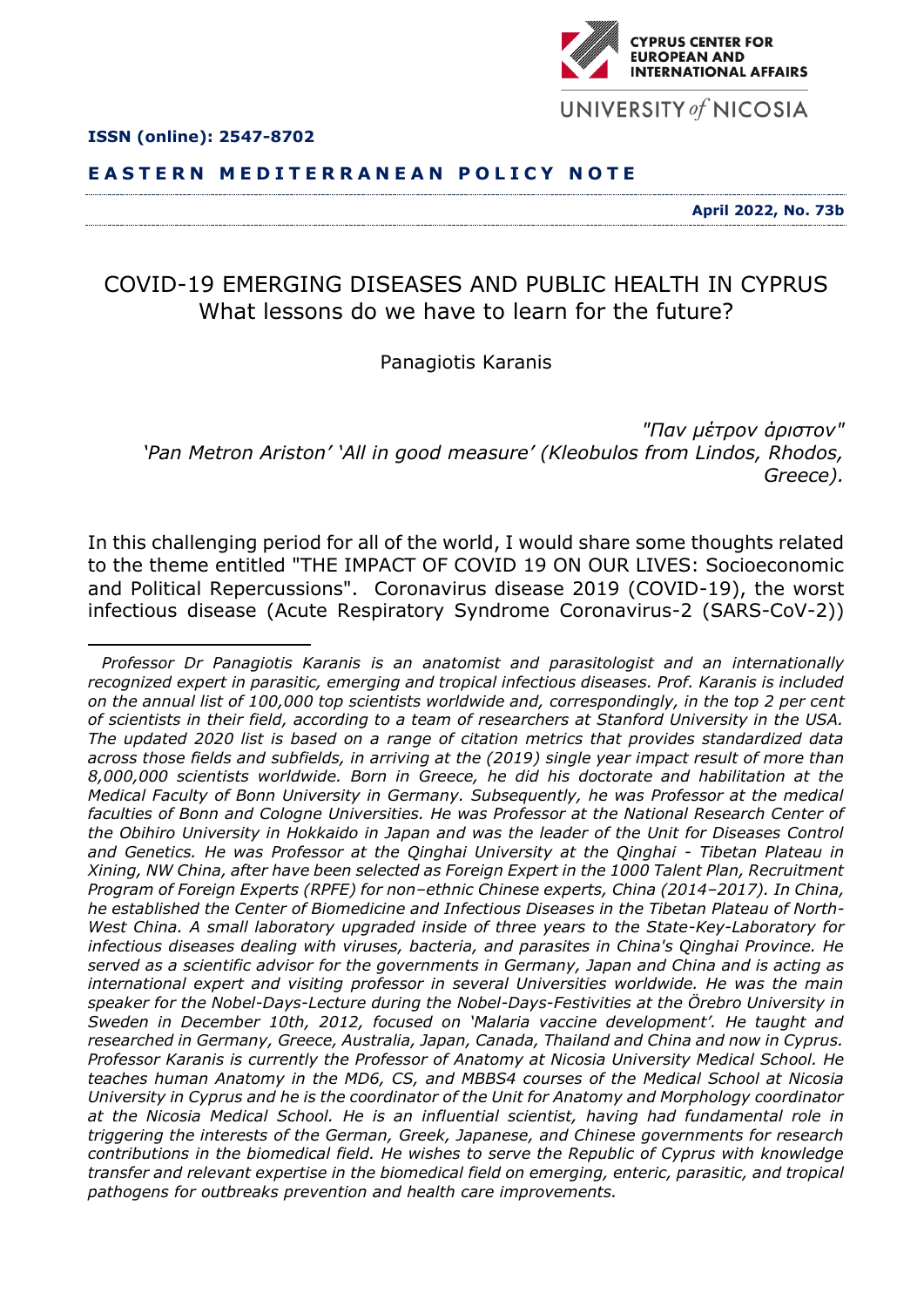that has affected humanity over the past century, is still causing dramatic derangements in healthcare, society and the economy so that nothing will be the same as before. As of March 29th 2020, there have been more than 484,179,897 million confirmed corona virus cases, with over 6.153,536 million deaths. The Severe Acute Respiratory Syndrome Coronavirus-2 (SARS-CoV-2) is the causative organism responsible for this pandemic. This pandemic is not the first pandemic or epidemic globally, and it will not be the last. Examples abound, and there are many reasons why it is becoming increasingly likely that mass outbreaks and infectious diseases will affect world populations at ever-shorter intervals.

## **1. Historical aspects on disinfection**

In Vienna, Ignaz Philipp Semmelweis (1818-1865) was a Hungarian surgeon and obstetrician. Semmelweis attributed the onset of childbed fever in public clinics to disregard for hygiene for doctors and hospital staff, compared to private births and endeavoured to introduce hygiene regulations. Semmelweis instructed his students to disinfect their hands with a chlorine solution before each examination. Later with the cheaper chlorinated lime - a practical measure, as it turned out: the mortality rate dropped from 12.3% to 2-3% in just a few months. In 1848 the mortality rate fell to 1.3%. Semmelweis recognized that infection could come from living people! Despite this success, Semmelweis' work has not been accepted or recognized for long, particularly inside the medical community and by leading physicians. Many doctors and their students considered hygiene and disinfection unnecessary and did not want to admit that they were the source of the infections and diseases they wished to cure. He was abused during his lifetime and even locked away in a psychiatric ward because hygiene was a waste of time. The theories of the transmission and pathways of the disease prevailing at the time were incompatible. Semmelweis was an early pioneer of antiseptic procedures for proposing handwashing in 1847 and is known as the "saviour of mothers".

Another doctor, the Scottish surgeon Joseph Lister (1827-1912), named himself in antiseptic surgery after recognizing Semmelweis's word. It took almost two decades for his methods to be accepted by the surgical ward. According to Lister's studies, there was a 50 per cent postoperative mortality rate from infectious diseases; antisepsis and good hygiene reduced this mortality rate to 15%.

Like everyone else living today, I was lucky in my life: I've learned to protect myself from infectious diseases. In elementary school in the small village of Chrysso/Evritania in central Greece, with about 100 inhabitants, we had to stretch out our hands and fingers every Monday at the school, and the teacher checked whether the fingernails were cut, making 'best practice hygiene' to avoid contamination and infections. We were allowed to pet cats and dogs, but we were obliged to wash our hands immediately afterwards. It was known that human echinococcosis is a parasitic disease caused by tapeworms of the genus *Echinococcus* and at least the eggs of dangerous tapeworms are transmitted from dogs to humans. Today we know that humans are infected by ingesting parasite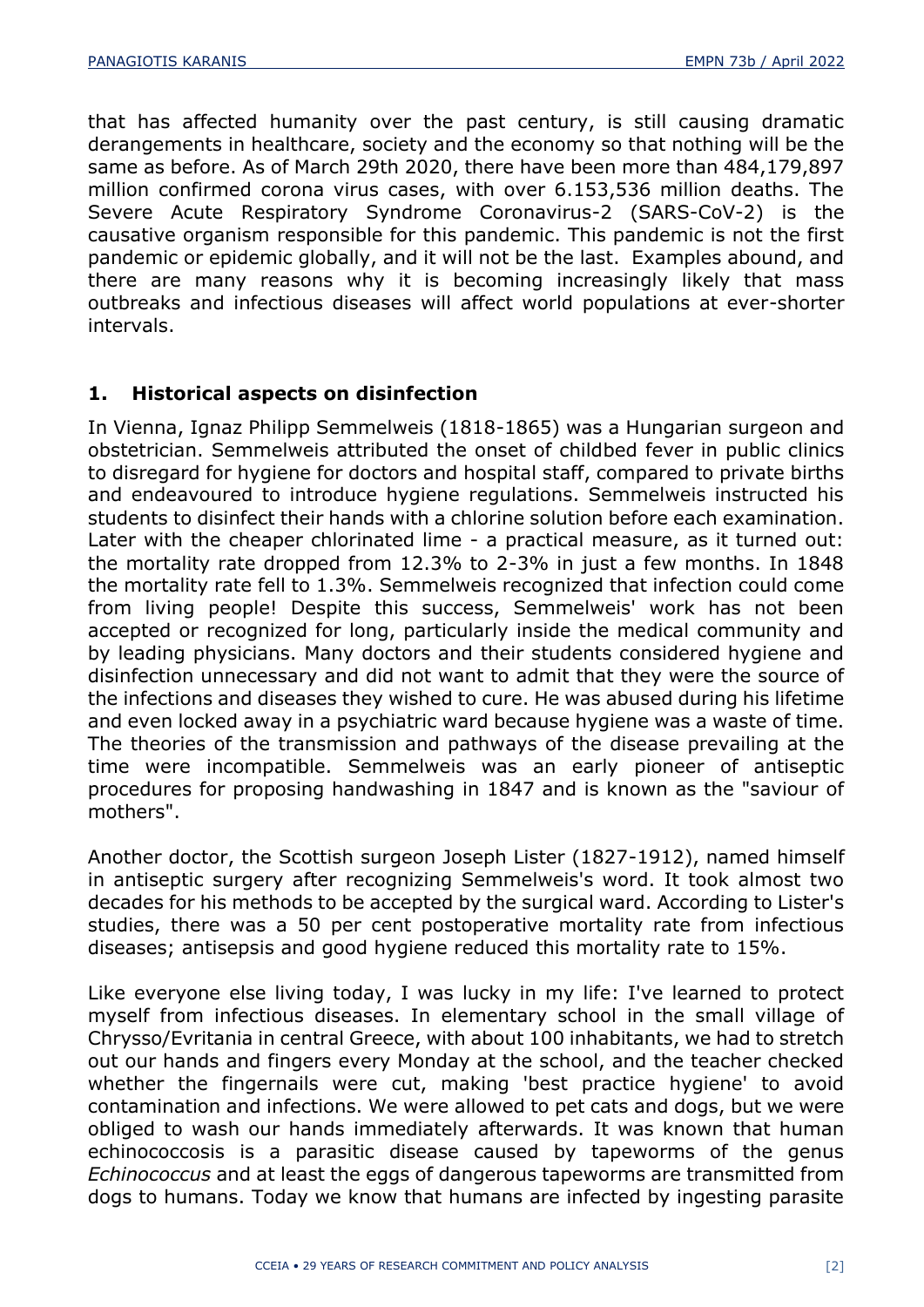eggs in contaminated food, water or soil or after direct contact with animal hosts. More than one million people are affected by echinococcosis, despite echinococcosis is often expensive and complicated to treat and may require extensive surgery and prolonged drug therapy. We had elementary education about nature's basic survival rules, where medical care never existed in such remote environments. The modern urban people not only keep the animals inside their houses, they even often share the bed with their dogs or cat or other animals. However, the fact remains that even these domesticated animals are carriers of pathogens, no matter how much they are loved and 'humanized'. Dogs and cats can usually coexist and survive well with pathogens, but humans cannot.

## **2. Antiseptics, disinfectants, and social distance**

We are all fortunate that anti-septics and disinfectants are used extensively in hospitals and other health care settings for various topical and hard-surface applications. They are an essential part of infection control practices that aid in preventing broad generalizations and nosocomial infections. Microbial contamination and infection control risks would never be possible without antiseptics and disinfectants. Biocides have been used for antisepsis, disinfection, and preservation for hundreds of years, and they are a matter of course. However, we still risk our health and happiness through undisciplined behaviour.

In Japan, the everyday greeting and introduction style was very strange to me at first because the Japanese avoid physical contact in a strict and disciplined manner. In the course of my carrier development and profession, especially during the last two years of the current corona crisis, I appreciate these rules of conduct and know their justification. Especially in Mediterranean countries, where people of both sexes hug and kiss when they meet each other, one should reconsider and refrain from contacting each other.

# **3. Globalization: Opportunities and threats**

In times of globalization, it becomes quickly and standard possible to fly to the most distant places within a day. Globalization offered unique opportunities to get to know the world, but the earth can't take it anymore. In recent years, the number of tourists z. B. in Greece and Cyprus, increased: three times more tourists than the native population in the country. A few years ago, the Minister of Tourism in Greece proudly announced that 30 million tourists a year in Greece achieved and that the government's goal was to increase it to 40 million. I have often asked myself and put the question to the audience of my lectures and presentations at conferences: "What's the point of driving up tourist numbers without sense and measure? What about environmental and water pollution and disturbance of animal's eco-systems?" Fifteen thousand tourists from all over the world visit the island of Santorini every day in the high season. People of different ethnicities and destinations can be carriers with the most diverse flora of pathogenic or non-pathogenic microorganisms, crowded together on cruise ships, on viewing platforms, and in public cafes and restaurants. It is easy for microbial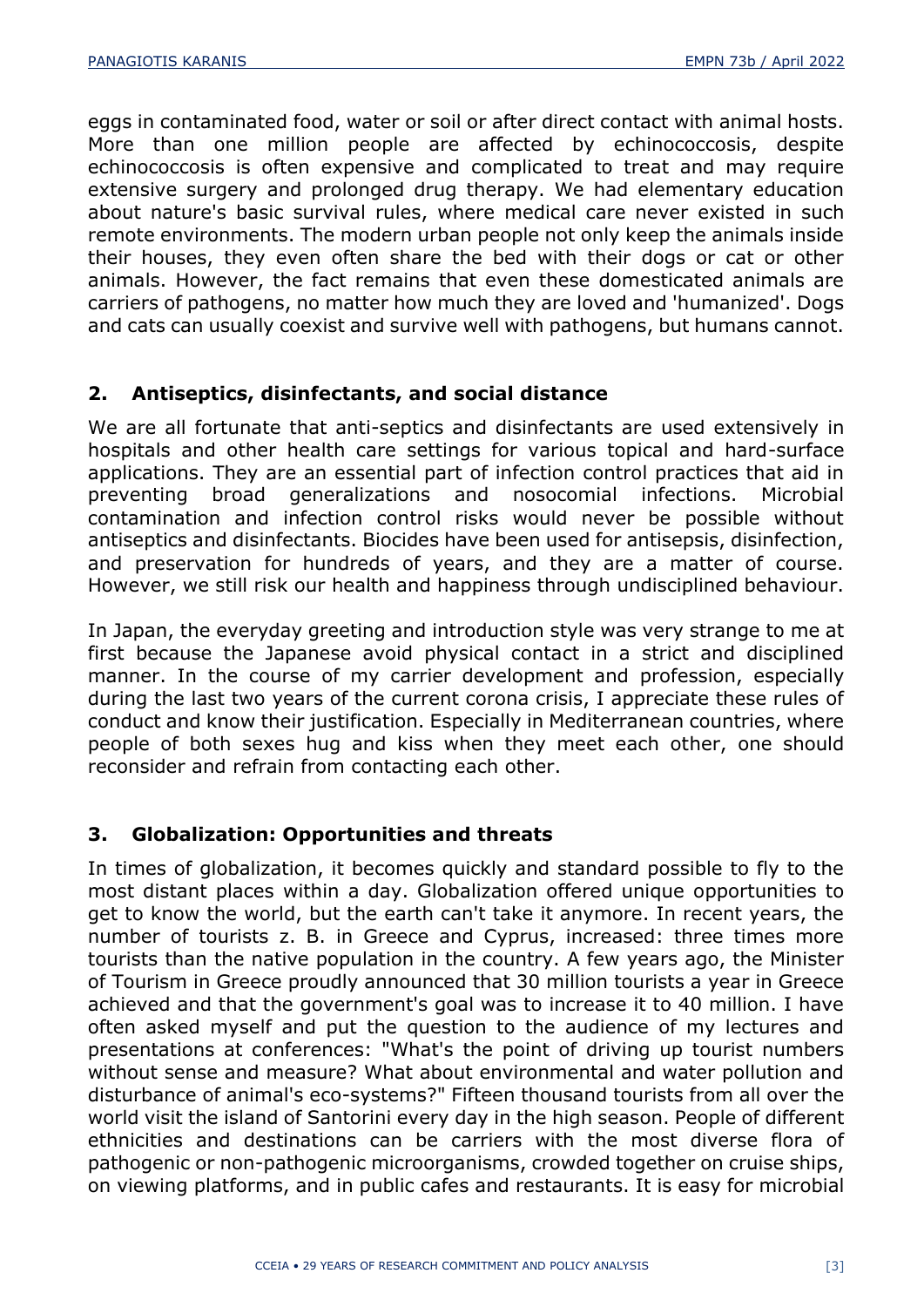pathogens (parasites, viruses, bacteria) of different origins to transmit from person to person and adapt to new regions.

In Cyprus, the situation of the tourism business is similar to Greece; tourism and agriculture are the primary industries on the island. Despite no water or foodborne outbreaks that have been reported yet in Cyprus, many infections and diseases are not on the diagnostic focus of clinicians and information about microbial pathogens concerning human disorders is also scarce.

Millions of tourists around the Mediterranean countries accept every year allinclusive holidays. Hotel businesses are obligated to offer safe food and water, but they will also be affected to compensate for claims in the case of infectious outbreaks. Tourist claims management companies exploit legal loopholes and tout for business at tourist hotspots like beaches and resorts. However, contamination of swimming pools is not excluded, and disinfection procedures are often deficient. Swimming and therapeutic pools are considered a more important transmission route for gastrointestinal illness than drinking water. The primitive nature of background information and the early stage of technological knowledge regarding sampling and analysis of swimming pool samples resulted in a large proportion of negative results, creating distrust between the related research and governmental authorities. In other cases, it takes many years to establish the notion of the pathogenic nature of an organism and recognize it for human infections that cause severe diarrhoea.

#### **4. Human evolution and dissemination of diseases**

Human history has always been affected by pandemics. Infectious diseases belong to nature, and most will never be eradicated. Since humans began domesticating animals more than 10 thousand years ago, most diseases conditions exist as zoonoses. Dissemination of disease is dependent upon movements between humans and animals. In the long history of human evolution, the importance of the transition from hunter-gatherer to city-dwelling agrarian societies was the presence of domesticated animals raised for meat, work, and long-distance communication. The real threats and the future of infectious diseases in today's communities are influenced by climate change, wild animals, water-, food-, air-borne and biosolid contamination. These factors are critical for the occurrence of pandemics as a natural phenomenon related directly to environmental changes and globalization.

People's curiosity and the urge to own everything in this world allow them to venture into areas where they should have access. Wilderness should remain wild and to itself. We already know that wild animals carry many viruses, bacteria and parasites on and in them that do little or no harm to themselves but can cause terrible and uncontrollable diseases in humans - as we are now seeing with corona. We should learn to live with and respect nature and let nature be nature. Factory farming, deforestation, the introduction of wild animals to markets, mass consumption, tourism, destruction of habitats and much more – everything that we could influence – makes (us) sick.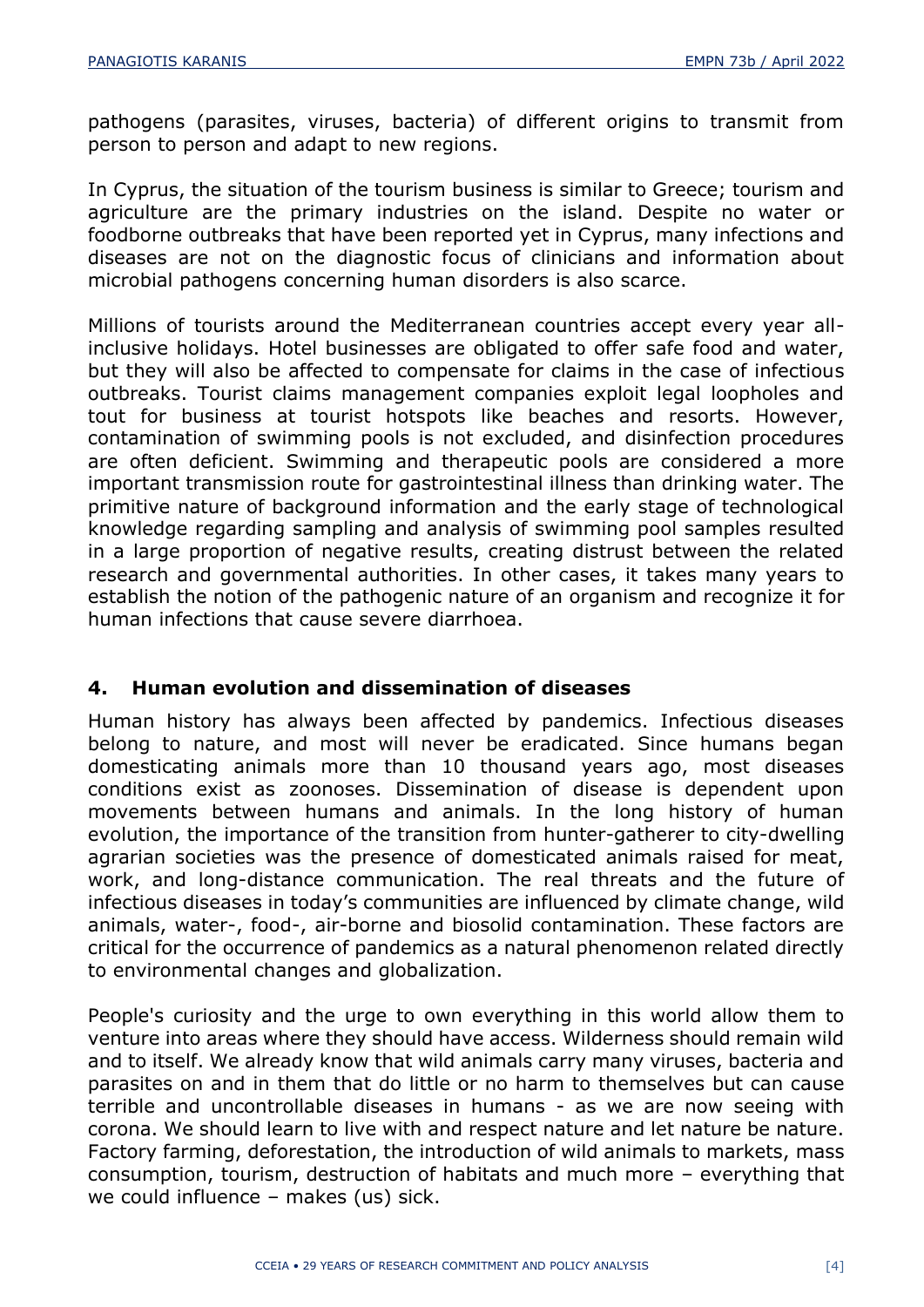# **5. The 'One Health' Concept**

We should remember the One Health concept again. The term "One Health" or "One Medicine" has been around for a long time - the idea dates back to 400 BC. It goes back to Hippocrates' On Airs, Waters and Places. In 1948, it was reintroduced to society by an American veterinarian. 'Environment-Animal-Human' - neither can live without the other. No human, no animal, no plant can exist in a sick environment, at least not healthy. Environmental and climate protection is protection against infections or diseases. We have it in our hands whether the egoistic everyone-for-themselves go further or not. The world after the 'Corona lessons' learnt will be different than before, one way or another. In which world, in which society we will live and want to live depends on us. We all know that humans and governments of our time hold in their hands. Life on this small planet is now at risk worldwide and with tragic consequences for its existence. I think that as a result of the "crazy world order," nature has sent us a signal via the pandemic to regulate "our world order" and give us a chance to rethink and rearrange. And it will keep repeating itself until we learn and change. However, we all act as if we are powerless and at the mercy of the "forces" of this earth and cannot do anything.

# **6. Public health system in Cyprus and the scientific know-how on infectious diseases research**

The year 2020 presented us with an enormous challenge – Covid-19. The ongoing epidemiologic situation with Covid-19 continues to challenge us in our everyday lives and work. Now more than ever, we see the need for scientific exchange and investment in biomedical research and the education of the next generation of young biomedical scientists in Cyprus. We need to fill the research gaps and needs in the country in Biomedicine and Public Health. In the case of Cyprus, the public health system was not prepared to deal with the pandemic. The healthcare system needs to transform and expand in surveillance and monitoring to be able to detect and control local outbreaks and pandemics. Cyprus's missing and emerging opportunities for scientific careers and achievements in infectious diseases research are looming. Research and innovation can flourish in the country, and the chances are wide open for the next generation of bio-scientists. Research and innovation should attract researchers and investors from worldwide and create a robust establishment on this island.

Cyprus must rely more on scientific know-how for strategic developments. It is crucial to seek advice from as wide a group of experts as possible. Working closely with these scientists should be the basis of government policy. The putative Board of Experts will be composed of several scientists and experts from all fields. This Independent Council of Experts on Strategic Development in all areas will be established as the epi-centre of capabilities and the main driving force for developing new strategies in Cyprus. Internationally experienced and recognized experts in sciences and research will ensure a high level of know-how. Cyprus and its people cannot depend only on others; they should rely on intelligence from science and technology. The Council of Experts on Strategic Development in Cyprus will be composed of interdisciplinary experts who will develop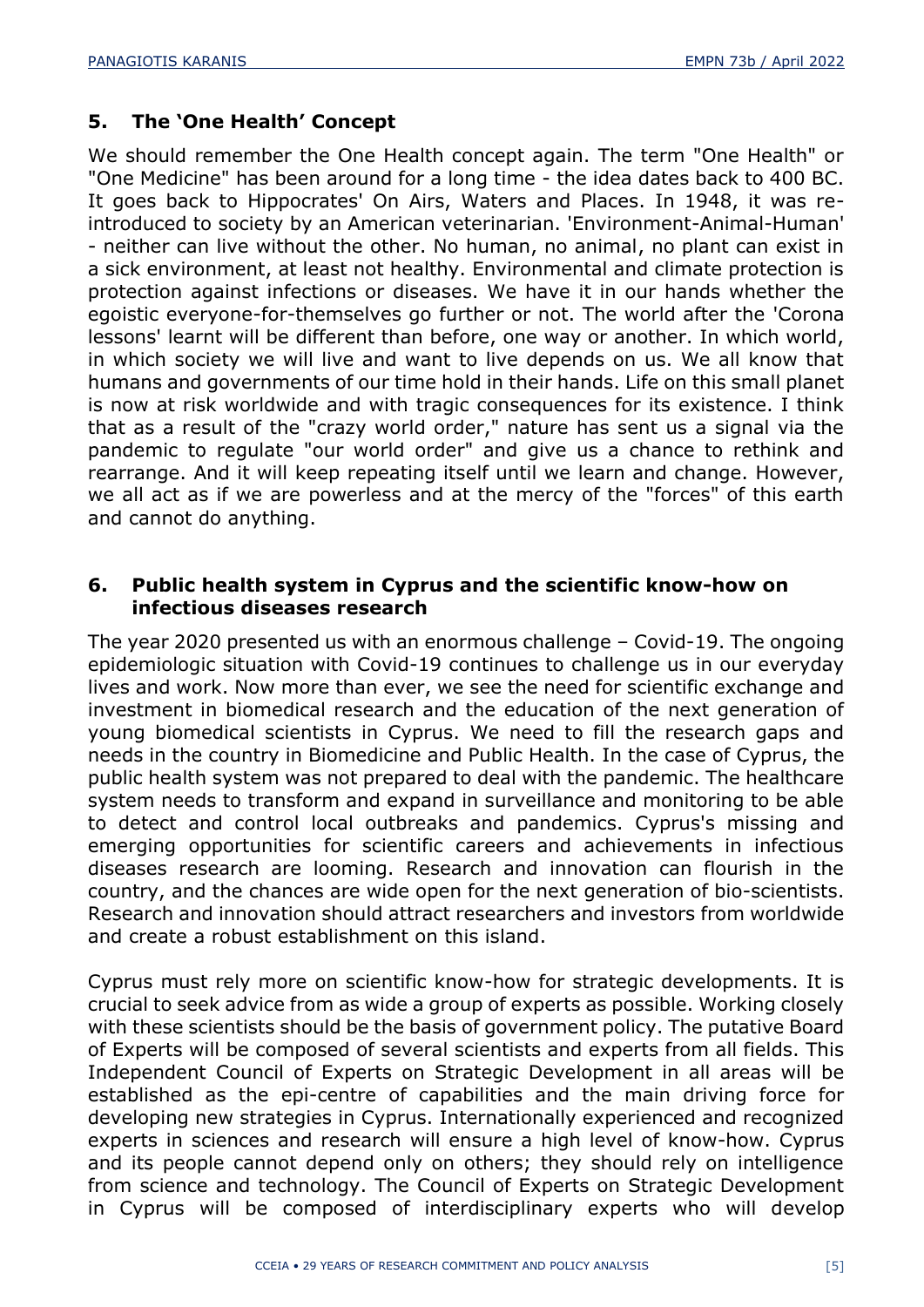transparent criteria and strategies for strategic development in social and public life. The experts will consist of high-ranking and renowned representatives of medicine, law, economics, philosophy, psychology, sociology and social work. They should meet at irregular intervals with the participation of the country's President and governmental authorities, and decision-makers. The council of experts aims to gather the know-how of various scientific disciplines and use the existing knowledge to follow a holistic approach in the country. The developing strategies in critical sectors of the country's economic and social benefits of the developments must be considered.

The real evaluation of the epidemiological status in Cyprus is complex due to the unknown levels of pathogenic contamination in the water supplies, the degree of swimming pools contamination, and the distribution of vectors. The tourism business on the island is a significant pillar of Cyprus's economy. Tourists and immigrants represent a melting pot of human activities that brings many people from all over the world together and potentially serves as a source of contamination that can cause endemic infectious diseases on the island. Control of diseases by constant monitoring of the epidemiological situation of the region can prevent and reduce the incidence of infections. The spread of infectious agents by several hosts (f.e. stray cats, rats, a.o.) appears to be a significant threat to public health in Cyprus. Governmental monitoring and mandatory reporting would be essential for controlling and preventing pathogens outbreaks. These data will help develop national guidelines based on national needs, as defined by changing migration flows and the corresponding change in infectious diseases. The development of suitable protocols will lead to the rational redistribution of financial resources based on the needs. Date collection that is currently lacking at the national and European levels will be crucial. These are actions with interdisciplinary research and routine monitoring character with cross-border co-operations and data exchange with countries on similar migration routes.

Cyprus has not included parasites in the relevant protocols for systematic, presymptomatic assessment of newly arrived migrants. There is a lack of systematic collection and analysis of data related to the prevalence of parasites at the national level. Parasitic and emerging infections are not in the diagnostic focus of health care professionals and clinicians; information about parasites and parasitic diseases concerning human infections is also scarce. I alerted on this two years ago. Cyprus is a hub for at least three different migration flows from the MENA region, Africa, Southeast Asia, and Eastern Europe. Due to such instability and geopolitical developments, the country Cyprus is accepting large populations of people with the expected high and heterogeneous prevalence of parasites. The world around Cyprus is rapidly evolving, and the role of Research and Innovation in the health care and the biomedical sector is now more essential than ever before.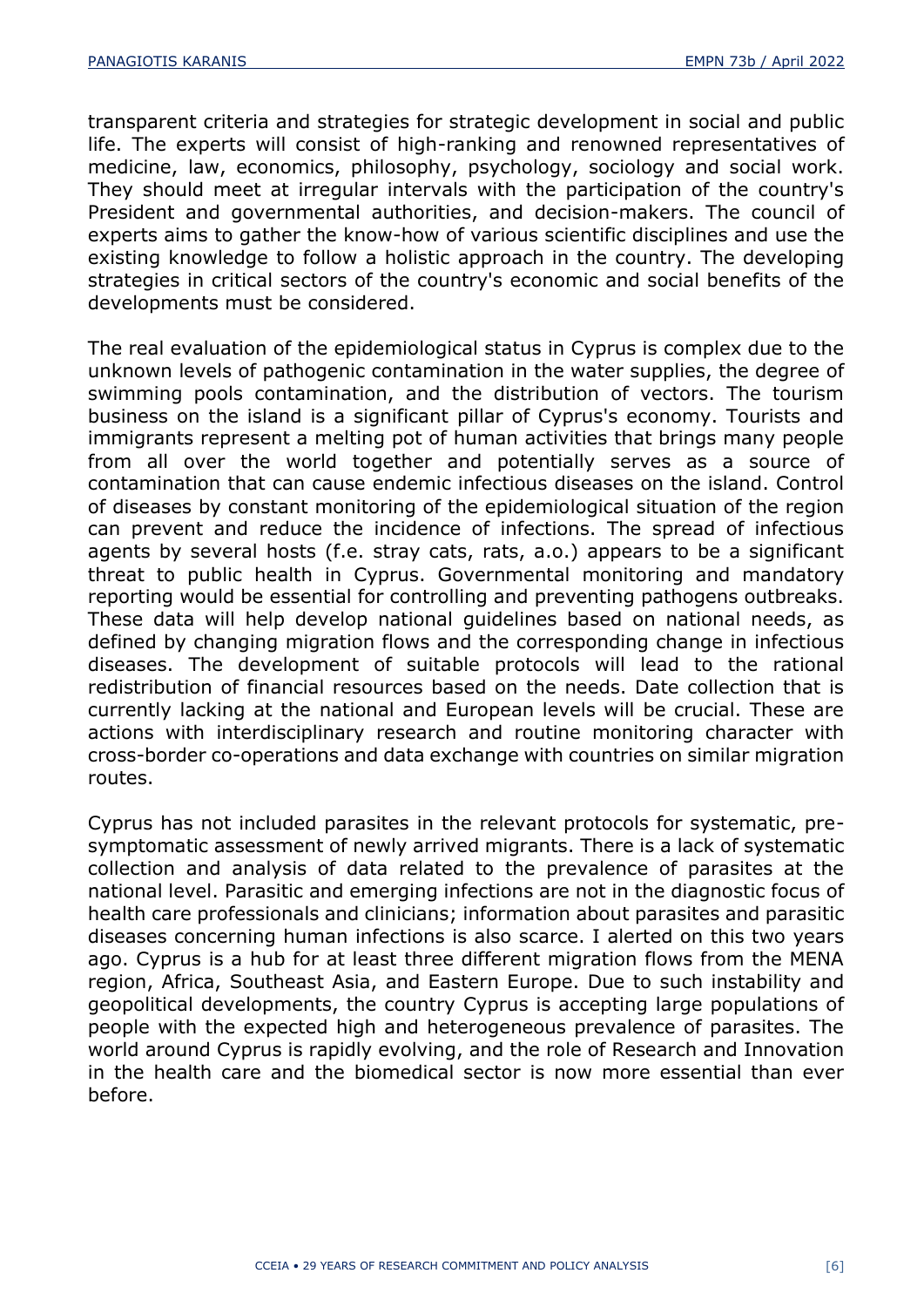## **7. Emerging diseases teaching and education needed at Universities**

As the whole planet turns its attention to the road race to develop and deliver an effective coronavirus vaccine, an equally crucial scientific endeavour should occur: Improve the diagnosis and identify potentially dangerous pathogens that could trigger subsequent pandemics and protect humanity. Like almost all new human viruses, Covid-19-causing Sars-Cov-2 has emerged from animals. In this specific Covid-19-Virus-situation, the virus probably jumped from bats to humans, possibly using a third animal species as a "bridge "as an intermediary host. SARS-CoV-2 is believed to spread predominantly via short-range airborne aerosol, respiratory droplets, and direct or indirect contact with infectious respiratory droplets. Airborne transmission of SARS-CoV-2 has been elegantly demonstrated in the hamster model. In addition, contact with frequently touched surfaces, shared items, and food contaminated by infectious respiratory droplets likely represent another route of transmission of SARS-CoV-2. Other ways of transmission, including faecal-oral and contact with various body fluids, including urine, tears, and breast milk, have been postulated.

Based on elementary facts and clinical case studies, the students of medicine, veterinary medicine, biology, biomedical, pharmaceutical, public health and agricultural studies and related fields should understand that the importance of infectious agents for humans and animals is subject to changes. New human and animal pathogens or pathogens with increasing spread, virulence or resistance to chemotherapeutic agents are called "emerging pathogens". In the sense of the "One Health" concept, the host-pathogen interface is fundamental between animals, and the importance of human pathogens and their host change is to be approved. Various modules and lectures on 'parasites, bacteria and viruses as cellular pathogens', 'climate change and infectious diseases', 'demographic changes and migrants care'. The students and health care professionals should understand the differences between pathogen change and the related factors and can assess their epidemiological and pathogenetic consequences. They should be educated and alerted to the unexpected emergence of dangerous pathogens.

Many of the newly discovered infections have been in existence for a long time, but healthcare providers have not seen them in areas where new outbreaks happen. This year's focus is combating Neglected Tropical Parasitic Diseases under the 2030 Agenda for Sustainable Development Goals (SDGs), infection and immunity, drug development and the 'One Health Concept'.

Advanced knowledge of infectious diseases and their control arises from clinical studies, in vitro culture systems, animal models and new tools for genetic manipulation of the pathogens and simple from their epidemiology. In the sense of the "One Health" concept, the connection between animal and human pathogens is essential, and the importance of the host change of pathogens is shown. The continuation and the initiation of new research on infectious diseases in Cyprus is required, and they will offer new possibilities and investments in the country.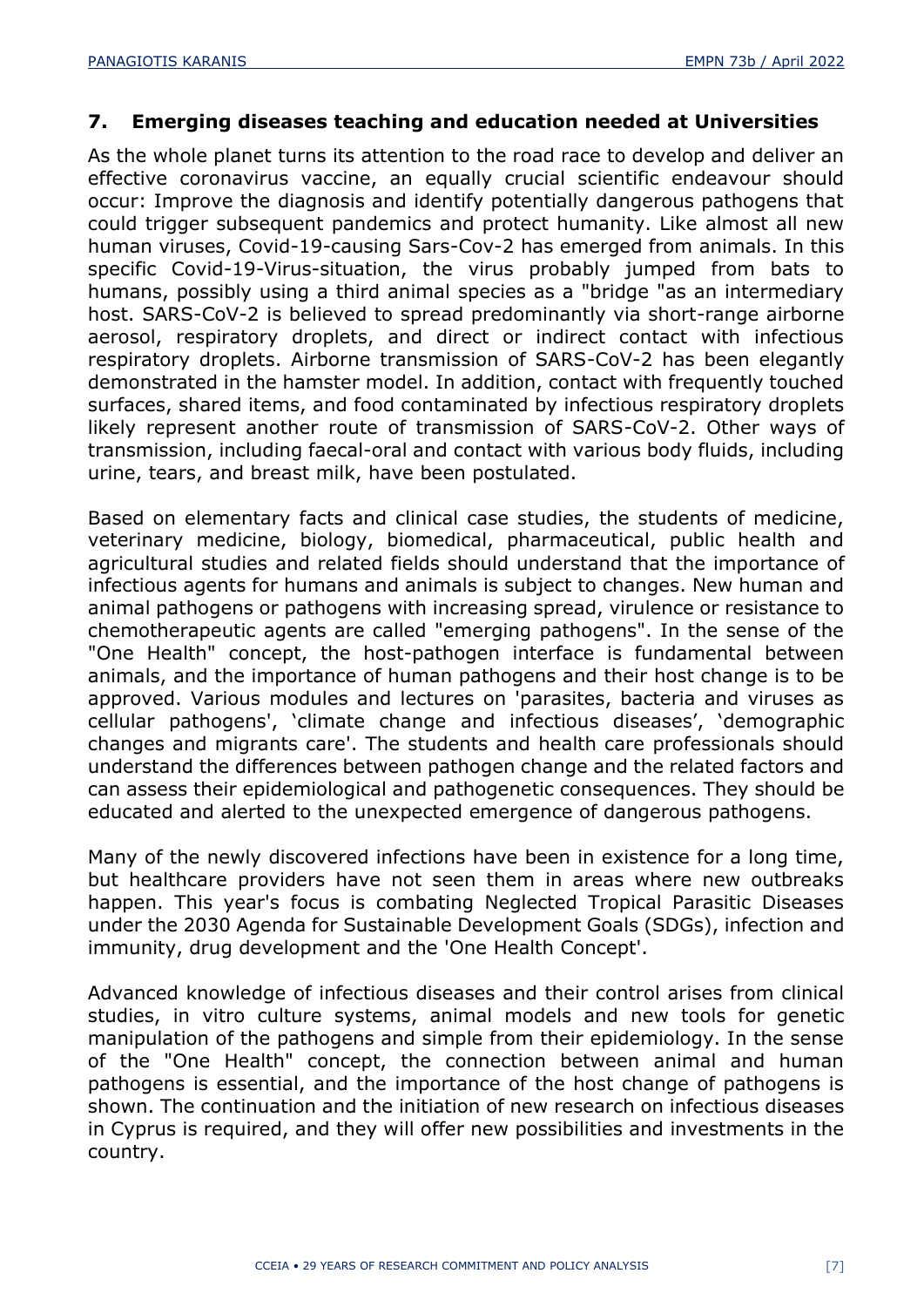Working with pathogens enables researchers to know the biology and transmission pathways of the pathogens, yield experiences for their control and become experts in a specific field. If experts are available, the government call them from the pool of experts and give them responsibility. If opportunities exist, such as for assisting in understanding the details of various approaches, assisting in the review of alternative proposals, or contributing to the development of strategic alternatives, a larger number of real experts in the field can participate. Rephrasing Aristotle's words, 'In the arena of infectious diseases, the awards for the successful control of pathogens will fall to those, who apply the best strategy in research'.

## **8. Examples of infectious parasitic diseases**

#### *8.1. Toxoplasmosis and stray cats*

Most citizens love stray cats and are obviously under protection and free to live outdoor and occupy large landscapes in Cyprus. Pathogens like *Toxoplasma* excreted by stray cats are a potential source of toxoplasmosis for humans and animals in Cyprus. Overpopulation and the proximity of cats as a companion species in human populations play an essential role in transmitting diseases to humans. Humans acquire the infection mainly via the oral route through consumption of raw or undercooked meat of infected animals containing cysts filled with parasites and through the ingestion of oocysts as a result of drinking contaminated water, eating contaminated food or contact with contaminated soil. Thus, the polluted environment may be an essential source of human exposure. Oocysts are excreted to the background only by infected felids, being the definitive hosts of *T. gondii*. Therefore, cats play a significant role in the epidemiology of toxoplasmosis worldwide.

#### *8.2.Cryptosporidiosis and diarhoea*

*Cryptosporidium* is recognized as an important human enteric pathogen by the occurrence of community outbreaks of gastroenteritis. *Cryptosporidium* has reached the top priority level for funding and research support like malaria and tuberculosis previously have. The Global Strategy has already recognized how a multidimensional approach to disease eradication must also include the general improvement of standards of living. This approach was possible for *Cryptosporidium* due to the invaluable studies thanks to the funding support of governmental organizations and foundations. These were large achievements so far, for a parasite with a short history of recognition due to its water significance and involvement in an environment of political and regulatory forces. The strategy that focuses on is the advancement of the development of safe, affordable and effective vaccines for the leading causes of diarrhoeal and enteric diseases in lowand lower-middle-income earning countries. *Cryptosporidium* was found to be a significant cause of moderate to severe diarrhoea in South Asia and Africa. These perceptions contradict any recent data clearly demonstrating that this pathogen is continuously present and exists in almost any animal (domestic or wild) examined, in any surface waters investigated, in many different food groups and final also in the increase in water- and foodborne outbreaks. This pathogen is prevalent in industrialized countries, not only in the USA, UK, Australia and New